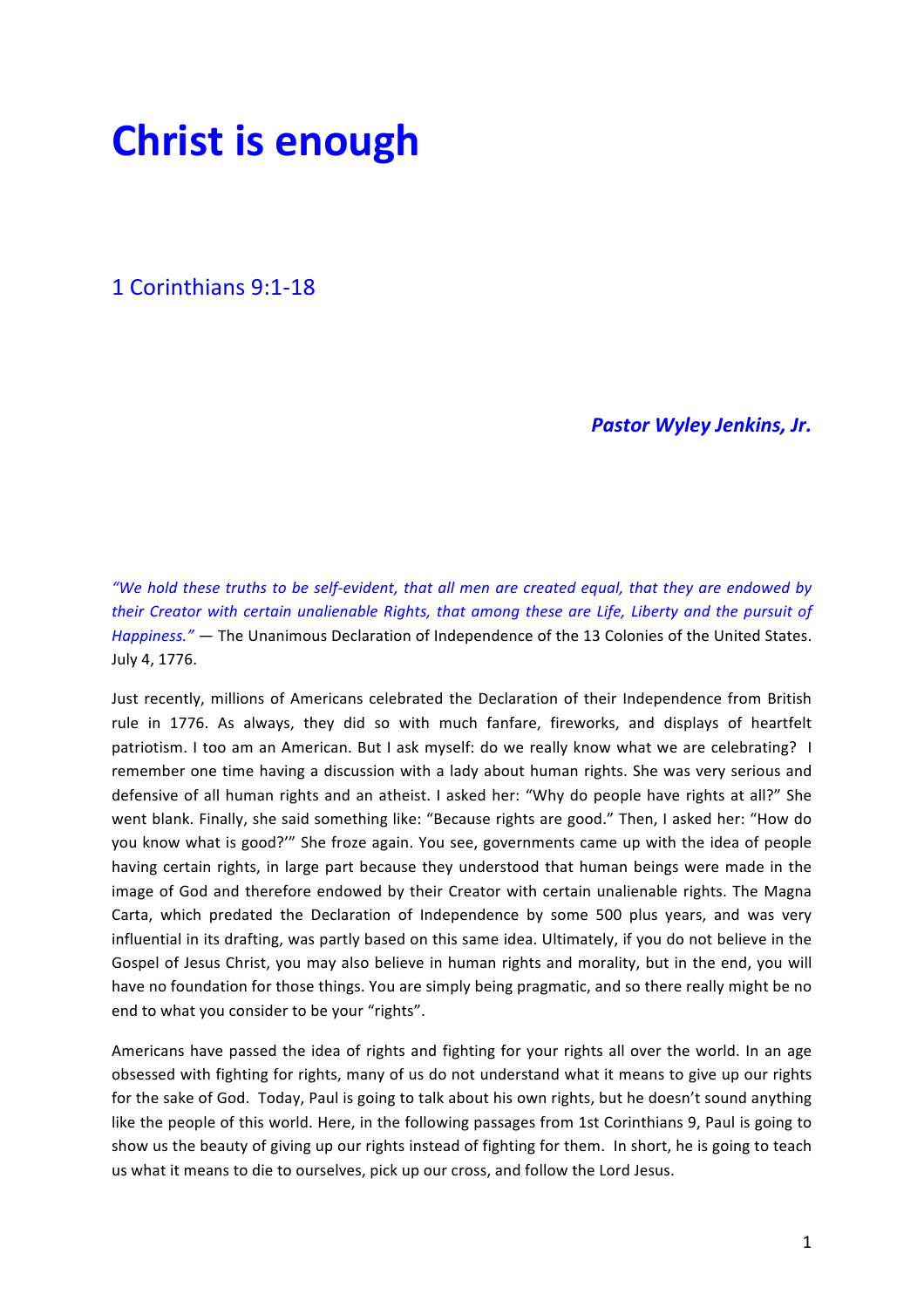### Am I not free? Am I not an apostle? Have I not seen Jesus our Lord? Are not you my *workmanship* in the Lord? If to others I am not an apostle, at least I am to you, for **you are the seal of my apostleship in the Lord.** (1 Corinthians 9:1-3)

Paul begins by reminding the Corinthians of what they already know. Paul is a real Apostle. He saw Jesus after he rose from the dead. He was commanded by Jesus to go and preach the Gospel. The Corinthians were the fruit of his work. But what exactly makes an Apostle an Apostle? Many words in the Bible have multiple meanings. Elder can mean someone who holds the office of Pastor or simply an older person. Deacon can mean someone who holds a special office in the church, or it can simply mean servant. Apostle is the same. Apostle is a transliteration of the Greek word *Apostelos*. It means messenger. In the Greek New Testament, there are times it is used to speak of common people who were carrying messages between different towns or people. But whenever you read the word Apostle in the English Bible, it is an office. It is a special God-ordained position of honor and leadership. 

Having said that, I want to take a few seconds to address a concern I have today. If you are a Christian, then you agree that Paul is an Apostle, but you might ask the question, are there modernday Apostles like Paul, Peter or John? I am not going to get into that subject too deeply today because it takes us away from our text, but I will tell you that theologians have consistently agreed that there were at least three requirements of an Apostle. First, they had to have seen the risen Jesus. Second, they must have been given the task of Apostle by Jesus himself. There is a story where the Apostles want to replace Judas who betrayed Jesus. Knowing that nobody could appoint an Apostle, they cast lots to ensure that the appointment would be God's decision. Every other office they just appointed or chose the best person. They appointed Elders and Deacons. They never appointed an Apostle. Only Jesus can do that.

**Lastly**, those who were appointed did miraculous signs and wonders. This is the dangerous one. Because many people claim they can do miracles. They even claim they have raised the dead or cured AIDS. I believe God can do any of those things through any means he chooses. But it is the message, and the action and attitudes of the messenger that will confirm him. A bad tree cannot produce good fruit, and neither can a good tree produce bad fruit. Remember that the next time you hear someone saying they are God's Apostle. Because I've seen plenty of self-proclaimed Apostles that bear nothing but bad fruit, both in their lives and in their ministry. Beware of them. In any case, in our text, Paul's focus is not on exalting himself or his office. Rather, he is trying to say that as a God-ordained Apostle, he has as much or more rights than anyone else. And, yet, as we will see in the next verses. Paul chooses to renounce all the rights and privileges he has as an Apostle, in order to better serve Christ and his brothers in Christ.

There are only two main ideas in our text today, but I want to outline the thoughts in these passages for you and focus on their application to the Christian life more generally. It is like this:

- **1.** Paul has the right to ask for support from the church (v. 3-14).
- **2.** Paul does not use this right, because he wants to give the Gospel free of charge (v. 15-18)
- **3.** Paul gives up his rights, because Christ is enough.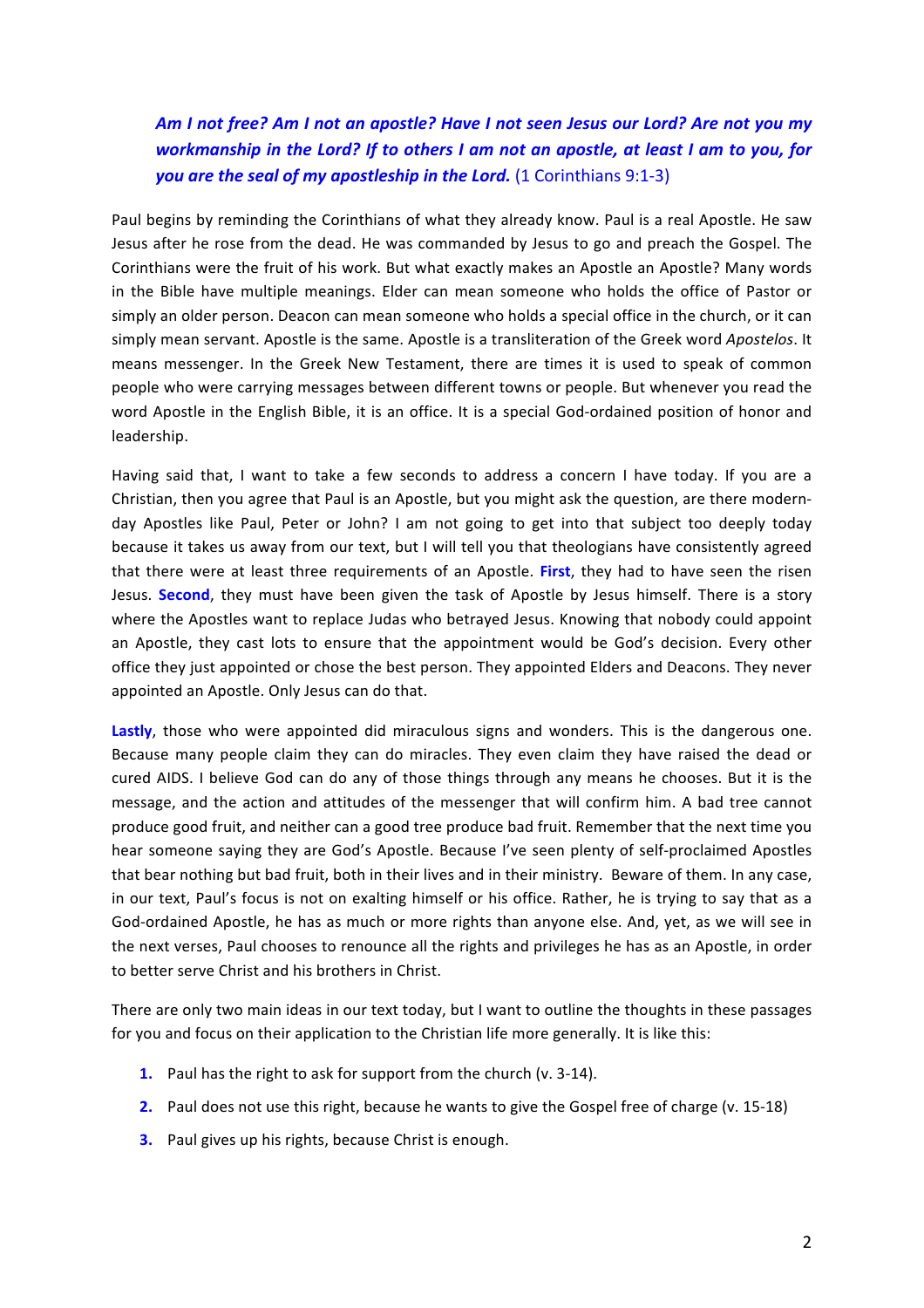#### **1. Paul has the right to ask for support from the church**

Paul, in verses 3-14 gives us six reasons that he, as an Apostle, deserves to be supported. He is not looking for money or food. He is using his own life as an example. Last week, we were talking about how love gives up for other people. This passage has the same idea. Only now, he is going to use his own life as an example of love. You see, even though Paul had the right to be supported, he gave up that right. Let's look at the six reasons Paul deserves to be supported. This is a good way to understand why Pastors, missionaries, and others who dedicate themselves to the ministry of the Gospel and are selected by the church fulltime have the right to support.

## This is my defense to those who would examine me. Do we not have the right to eat and drink? Do we not have the right to take along a believing wife, as do the other *apostles and the brothers of the Lord and Cephas? Or is it only Barnabas and I who have no right to refrain from working for a living?* (1 Corinthians 9:3-6)

First, if other Apostles of Jesus have the right to support from the Corinthians, so does Paul. All of these men were financially supported by the churches. But Paul was no less an Apostle. He was just as important. Doesn't it make sense that he should have support from the church he founded?

### *Who serves as a soldier at his own expense? Who plants a vineyard without eating* any of its fruit? Or who tends a flock without getting some of the milk? (1 Corinthians 9:7)

Second, doesn't it make common sense that those who work would receive wages for doing so? Soldiers and farmers expect to receive something in exchange for their labor. Paul says, doesn't it also make sense that he would also have the right to financial support from the Corinthians?

*Do I* say these things on human authority? Does not the Law say the same? For it is *written* in the Law of Moses, "You shall not muzzle an ox when it treads out the *grain."* Is it for oxen that God is concerned? Does he not certainly speak for our sake? It was written for our sake, because the plowman should plow in hope and the *thresher thresh in hope of sharing in the crop.* (1 Corinthians 9:8-10)

Third, Paul is teaching the principle in a lesser to greater way. This just means that if something is true in a lesser way, it is definitely true in a greater way. Animals are very important to God. So important that he gives a law to protect them in the harvest. The ox works hard to produce grain, so God commands the ox to eat from the harvest. But as special as oxen are, they are not made in God's image. So in the end, the Apostle reasons, if the ox deserves to be supported according to the law, how much more does the very Apostle of God who labored and founded their church, deserve to be supported by them? Paul continues his argument along these same lines in the following passage:

*If* we have sown spiritual things among you, is it too much if we reap material things *from* you? If others share this rightful claim on you, do not we even more? *Nevertheless, we have not made use of this right, but we endure anything rather than put an obstacle in the way of the Gospel of Christ.* (1 Corinthians 9:11-12)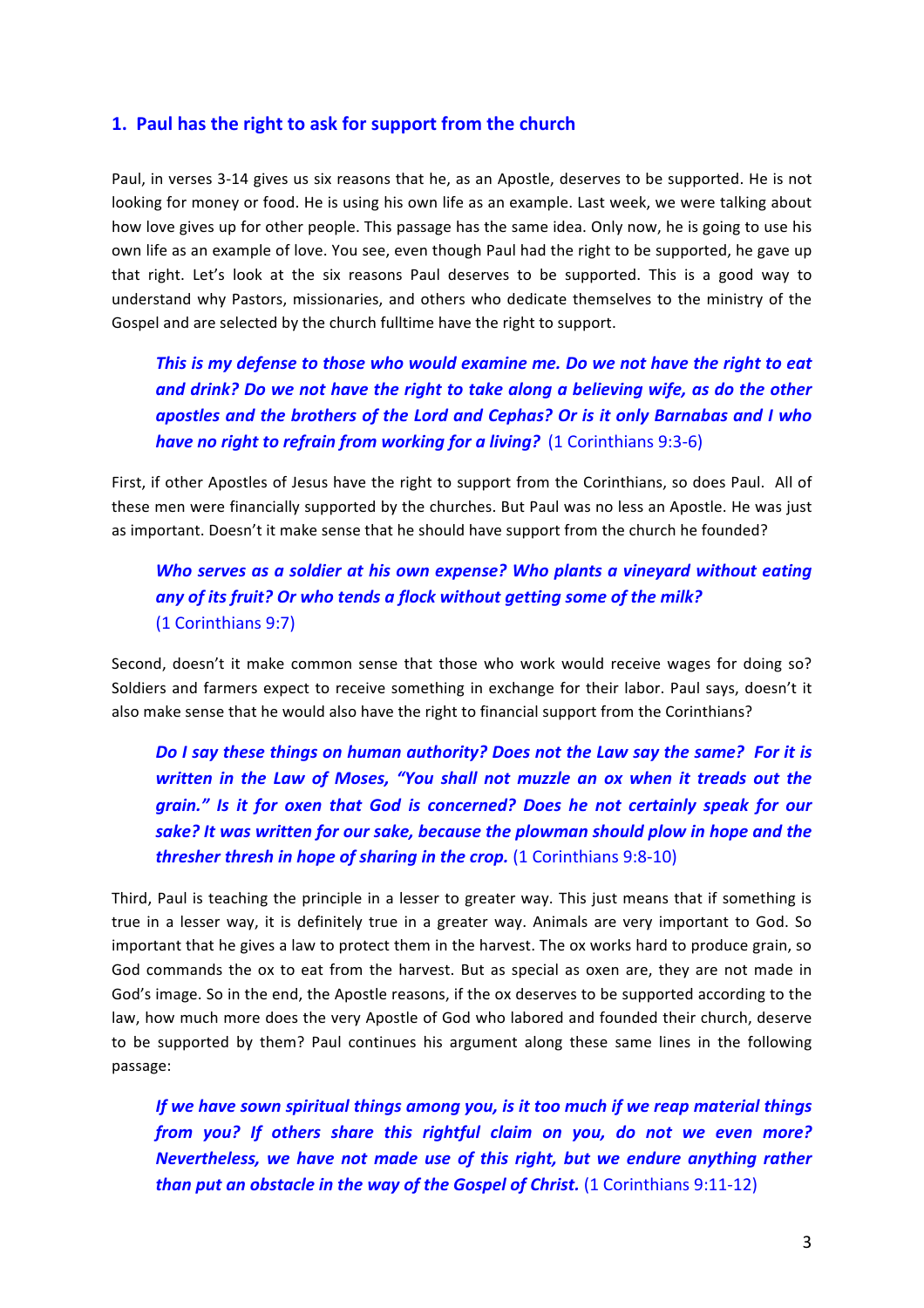Fourth, Paul has sown something much more valuable than material things into the Corinthians lives, so they should be willing to return it with material blessings. It just makes sense that if a person is used of God to lead us away from eternal destruction, we would want to honor the person God sent to bless us.

### *Do you not know that those who are employed in the temple service get their food from the temple, and those who serve at the altar share in the sacrificial offerings?* (1 Corinthians 9:13)

Fifth, God has commanded that the priests of the Old Testament receive their food from the offerings of the people. So, if Paul is serving to build God's modern-day temple, should he not also receive support from them? Again, Paul is arguing from the lesser to the greater but also by analogy.

#### In the same way, the Lord commanded that those who proclaim the Gospel should **get their living by the Gospel.** (1 Corinthians 9:14)

Lastly, Jesus commanded that people who have dedicated their lives to the Gospel should receive support for doing so. He could have just said this and ended the conversation, because Christ is the highest authority. But Paul is wise. He wants the Corinthians to fully realize what he is doing. It should be very clear that he has the right to be paid and supported.

## **2.** Paul does not exercise his right, because he wants to give the Gospel free of *charge*

But I have made no use of any of these rights, nor am I writing these things to secure *any* such provision. For I would rather die than have anyone deprive me of my ground for boasting. For if I preach the Gospel, that gives me no ground for **boasting.** For necessity is laid upon me. Woe to me if I do not preach the Gospel! For *if* I do this of my own will, I have a reward, but if not of my own will, I am still *entrusted with a stewardship. What then is my reward? That in my preaching I may present the Gospel free of charge, so as not to make full use of my right in the* **Gospel.** (1 Corinthians 9:15-18)

Paul is convinced he has the right to their support. He knows it. He has the right, and so he is the right one in the argument. This was exactly how the puffed-up group felt in chapter 8. This is how the "I follow Apollos or Paul or Cephas" groups felt in the first 4 chapters. This is how the sexually immoral group felt in chapter 6. They were sure they were right, even though they were wrong. But Paul shocks them and us with the beauty of his sacrifice. Truly having all these rights, he gladly gives them all up out of love for his brethren and for the excellence of the knowledge of Christ his King. The Corinthians were all boasting in the wrong things. Paul boasts in the right things, in knowing Christ. To Paul, God is so beautiful and worthy that he will sacrifice anything to better know him and his Son Jesus Christ. His boast is that God is so good, and his love so overwhelming in his heart that giving up his rights to preach for free is nothing compared to the fellowship with God he gains by doing so.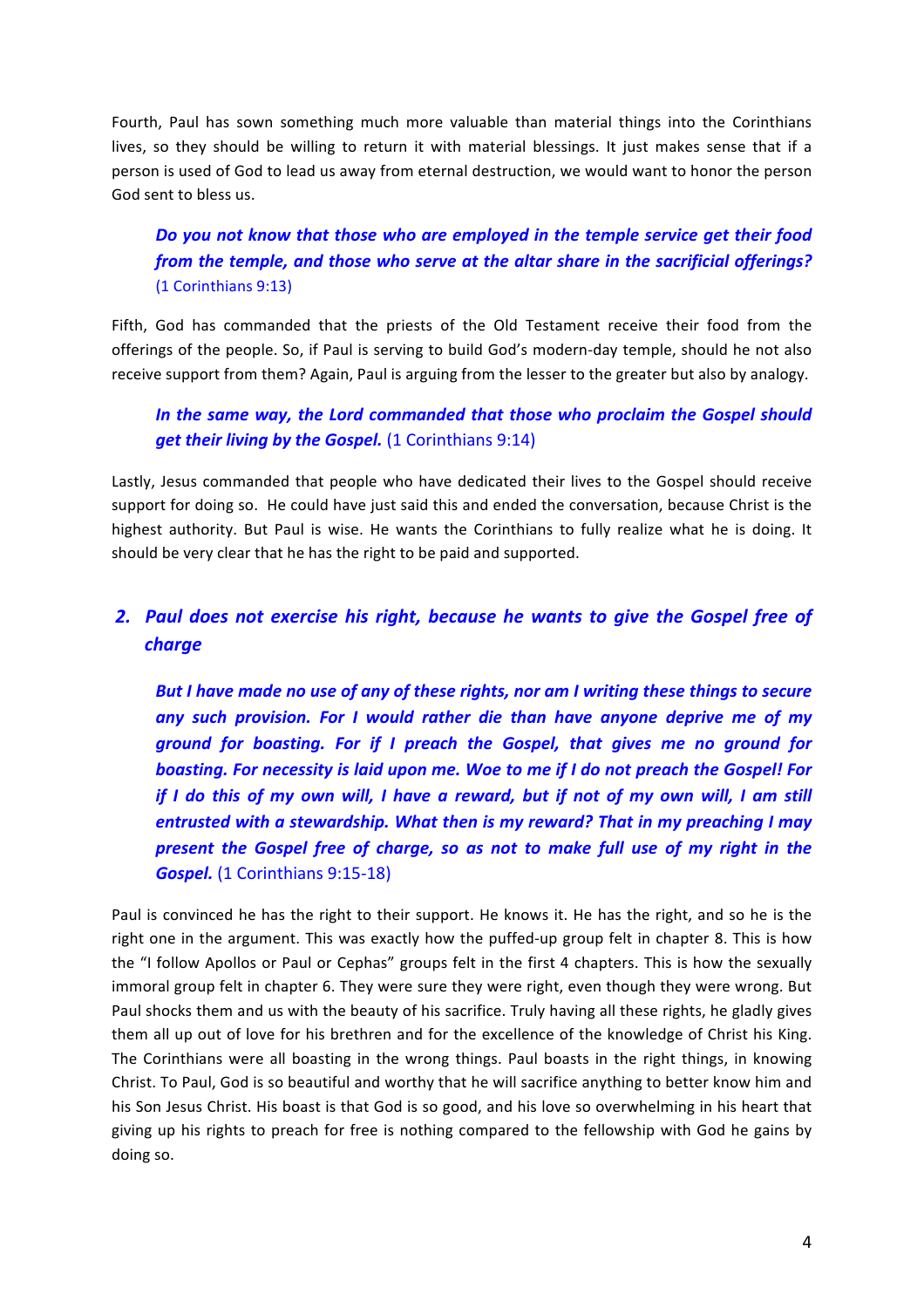Is your idea about Christianity, about keeping laws or knowing Christ? To paraphrase the famed preacher Charles Simeon: "It is a terrible mistake to imagine that Christian morality consists in a *mere abstinence from outward sins, or a compliance with outward observances: the heart must be given up to God, and the whole soul be engaged in seeking his glory."* 

Some of us at times see God's word as a rule book that tells me how far I can go before sinning. We want to know how many steps we have the "right" to take before God sees it as sin. But, what if that is the wrong question? What if the question is, how could I live to make God the most famous? How could I live to love others? How could I live as Jesus lived? To truly know Christ, you must walk as he walked. If your only goal is to not break a rule, you are missing the beauty of knowing Jesus. The more we live like Jesus lived, the more we know Jesus. Therefore, let's be people who give up our rights. Paul did not give up his rights because he was original. He was just following Jesus. Jesus left his glory. He refused to use his right to turn stones into bread, so he might teach us that we must live by God's Word. He refused to exercise his right to call angels to defend himself, so he might teach us patience and to commend the judgment of all things to God. He refused to strike back at those who struck him, so he might teach us how God loves his enemies. That is our Lord. We must be a people who know what is good. We have our Jesus as an example. Jesus gave up his rights for the benefit of others. This leads me to my last point.

#### **3. Paul gave up his rights, because Christ is enough**

From other parts of the New Testament, we can clearly see that Paul believed knowing Christ was all he needed to be joyful, happy, content and fulfilled. A person said to me recently, "I work all day, then I come home, and I just need to rest. Then, I can be in a good mood." I heard another man say that if his wife would just do what he says, then they would get along. There were many things I could have said to these men who were seeking help and advice. But the fundamental problem they had was that they were both thinking Christ + something else = me happy. Christ + relaxation = me happy. Christ  $+$  my wife's cooperation = me happy. You fill in the blank: Christ  $+$  popularity= me happy; Christ  $+$  a good job= me happy; Christ  $+$  a saved spouse= me happy. They are all lies.

Here is how God sees that way of thinking: Christ  $+$  something better than Christ = your happiness. Christ should not be a cherry on top of your ice cream. He is where all true fulfillment is found. Paul says in Romans 8:5-6, that "those who live according to the flesh set their minds on the things of *the flesh, but those who live according to the Spirit set their minds on the things of the Spirit.* Because to set the mind on the flesh is death, but to set the mind on the Spirit is life and peace."

When I told both of these men that Christ was all they needed, they reacted. They tried to argue. "But I am just tired." "But my wife won't listen." Let me tell you something: if you are not setting your mind on the things of Christ, you can forget about your wife listening to you. I mean God is just: if you won't listen to him, why should he give you a wife that listens to you? The Apostle Paul is a perfect example of a man who set his mind on the things of the Spirit and experienced life and peace. Paul, in Acts 16, is chained to a prison wall after a vicious beating. During those days, prisoners used the bathroom on themselves while they were chained to the wall. On top of that, it was almost impossible to sleep standing up. What would it take to make you sing when you are exhausted in the middle of the night, bleeding and in pain, chained to the wall? What would it take?